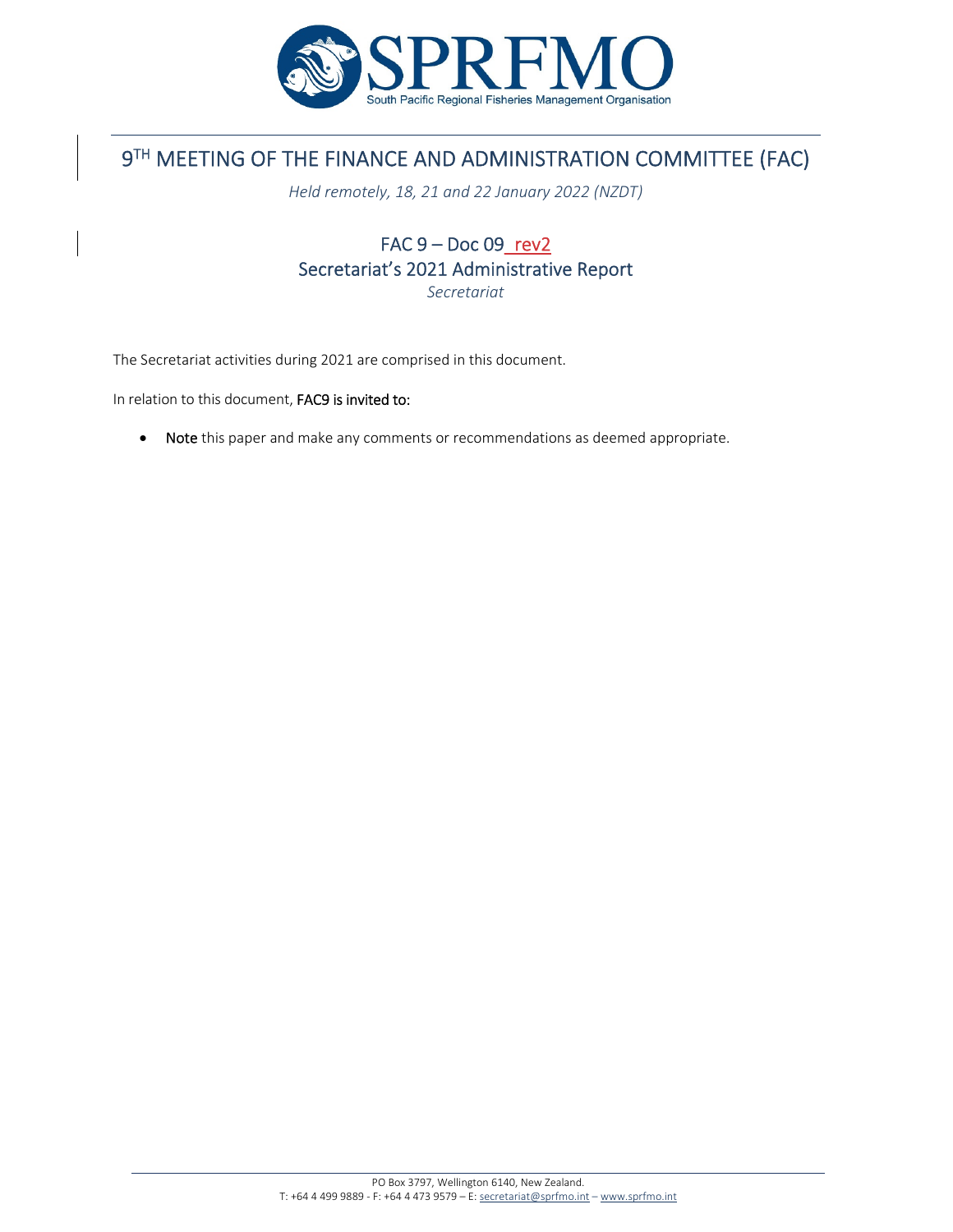

 $\begin{array}{c} \hline \end{array}$ 

## Contents

| ANNEX 2. Monitoring of Secretariat Tasks Derived from Previous Meetings (COMM9/FAC8/CTC8/SC9)  11 |     |
|---------------------------------------------------------------------------------------------------|-----|
|                                                                                                   | 10. |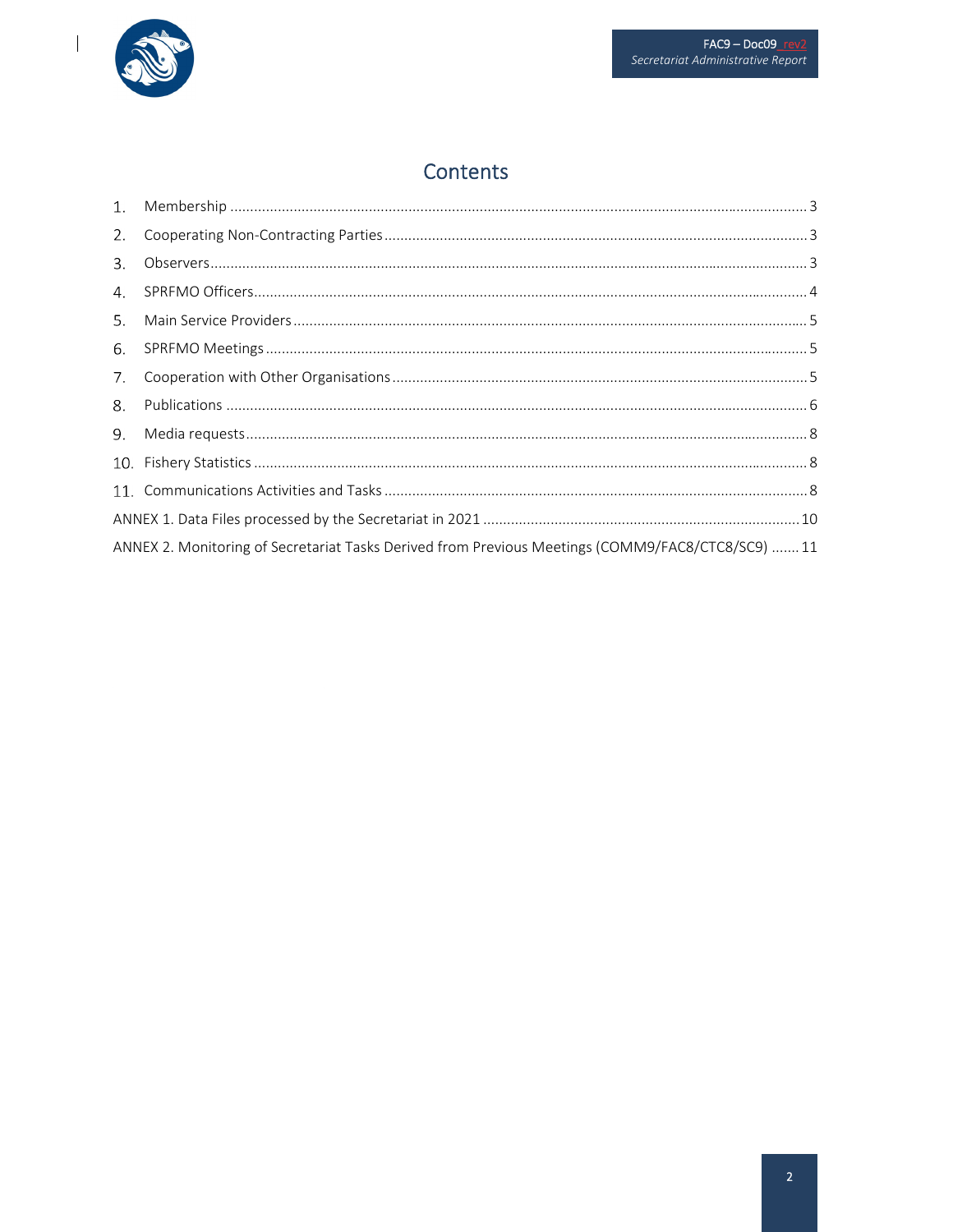

## Secretariat's 2021 Administrative Report

## 1. Membership

During 2021, the following States, territories, regional economic integration organisation and fishing entities were Members of the SPRFMO Commission:

- 1. Australia
- 2. Republic of Chile
- 3. People's Republic of China
- 4. Cook Islands
- 5. Republic of Cuba
- 6. Republic of Ecuador
- 7. European Union
- 8. Kingdom of Denmark in respect of the Faroe Islands
- 9. Republic of Korea
- 10. New Zealand
- 11. Republic of Peru
- 12. Russian Federation
- 13. Chinese Taipei
- 14. United States of America
- 15. Republic of Vanuatu

### 2. Cooperating Non-Contracting Parties

In 2021 the following States were granted the status of CNCP in accordance with Article 32 of the Convention and Decision 2‐2018 of the Commission:

- 1. Curaçao
- 2. Republic of Liberia
- 3. Republic of Panama

#### Observers

In 2021 the following non-Contracting Parties, Observersrelevant intergovernmental organisations, and nongovernmental organisations participated in SPRFMO meetings, in accordance with Article 18 of the Convention and Rule 9 of the Rules of Procedure:

#### *Observer States*

- Angola
- Japan

#### *Inter‐Governmental Organisations*

- Agreement on the Conservation of Albatrosses and Petrels (ACAP)
- Advisory Centre on WTO Law (ACWL)
- Permanent Commission for the South Pacific (CPPS)
- Food and Agriculture Organisation of the United Nations (FAO)
- Inter American Tropical Tuna Commission (IATTC)
- The Pacific Community (SPC)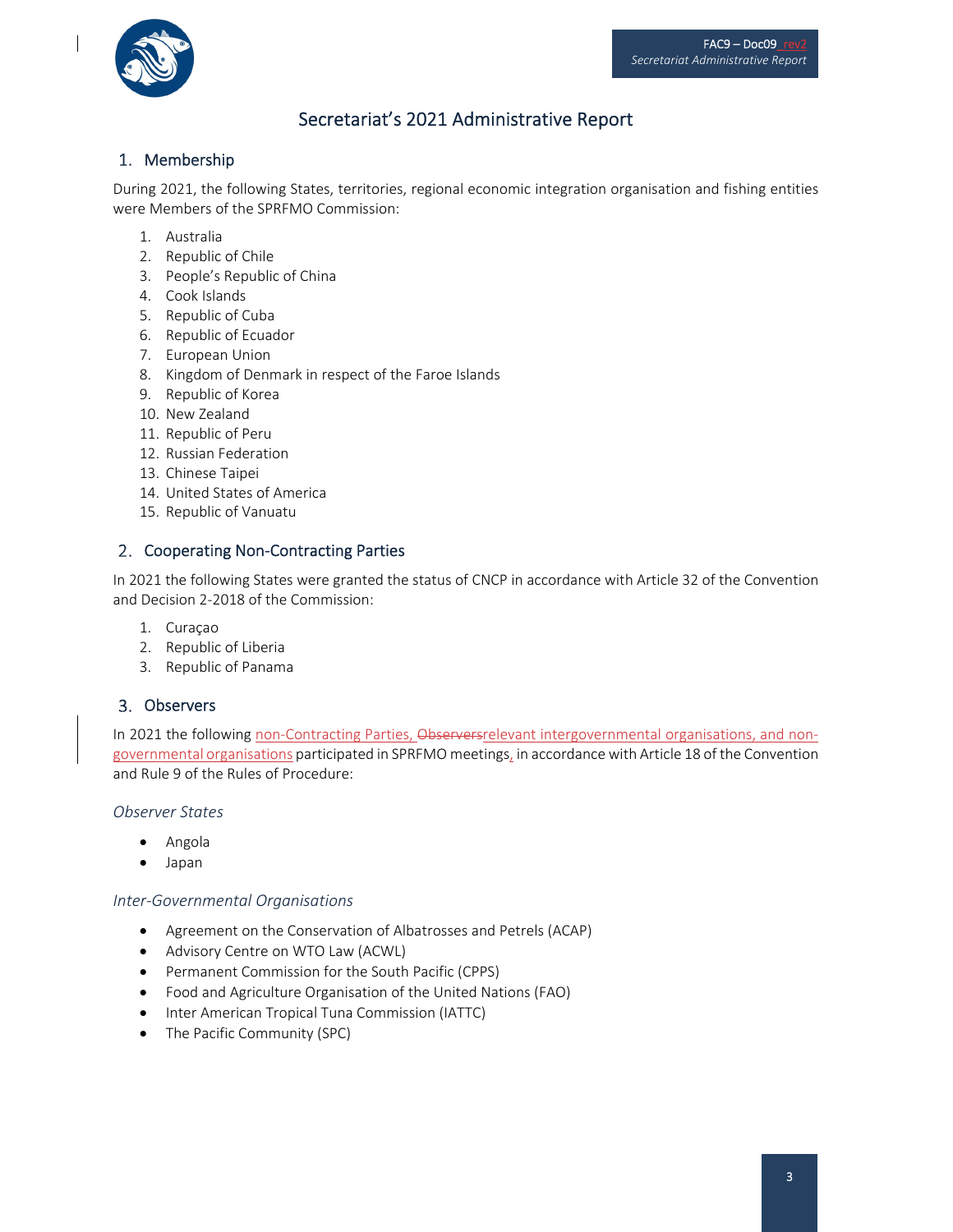

### *Non‐Governmental Organisations*

- Australian National Centre for Ocean and Resources and Security (ANCORS)
- CALAMASUR
- Deep Sea Conservation Coalition (DSCC)
- Environment and Conservation Organisations of New Zealand (ECONZ)
- Environmental Defense Fund (EDF)
- High Seas Fisheries Group (HSFG)
- Marine Stewardship Council (MSC)
- The PEW Charitable Trusts (Pew)
- WWF Peru

During 2021, as per Rule 9.2 of the Rules of Procedure, Observer status was granted to the Environmental Defense Fund (4 August 2021) and the IMCS Network (15 December 2021).

## 4. SPRFMO Officers

#### *Commission*

Chairperson: Mr Luis Molledo (European Union, elected in 2021) Vice Chairperson: Mr Michael Brakke (United States of America, elected in 2021)

#### *Scientific Committee*

Chairperson: Dr Jim Ianelli (USA, elected in 2013, re‐elected in 2014, 2016, 2018 and 2020) Vice Chairperson: Dr Niels Hintzen (EU, elected in 2013, re‐elected in 2014, 2016, 2018 and 2020)

#### *Compliance and Technical Committee*

Chairperson: Mr Andrew Wright (New Zealand, elected in 2018, re‐elected 2020) Vice Chairperson: vacant

*Finance and Administration Committee*  Chairperson: Mr Jimmy Villavicencio (Ecuador, elected in 2021) Vice Chairperson: vacant

*Eastern Sub‐Regional Management Committee*

n/a

*Western Sub‐Regional Management Committee*

n/a

*Secretariat* 

- **Executive Secretary:** Mr Craig Loveridge (since March 2021)
- Data Manager: Dr Tiffany Vidal (since November 2021)
	- o previous Ms Marianne Vignaux
- Coordination and Communications Officer: Ms Susana Delgado (since May 2013)
- Compliance Manager: Mr Randy Jenkins (since November 2020)
- Finance and Office Manager: Ms Yanbin Liu (since August 2016)
- **IT Manager:** Mr John Cheva (since July 2017, part-time since November 2019<sup>1</sup>)

<sup>&</sup>lt;sup>1</sup> Note Mr Cheva has resigned from the Secretariat effective March 2022.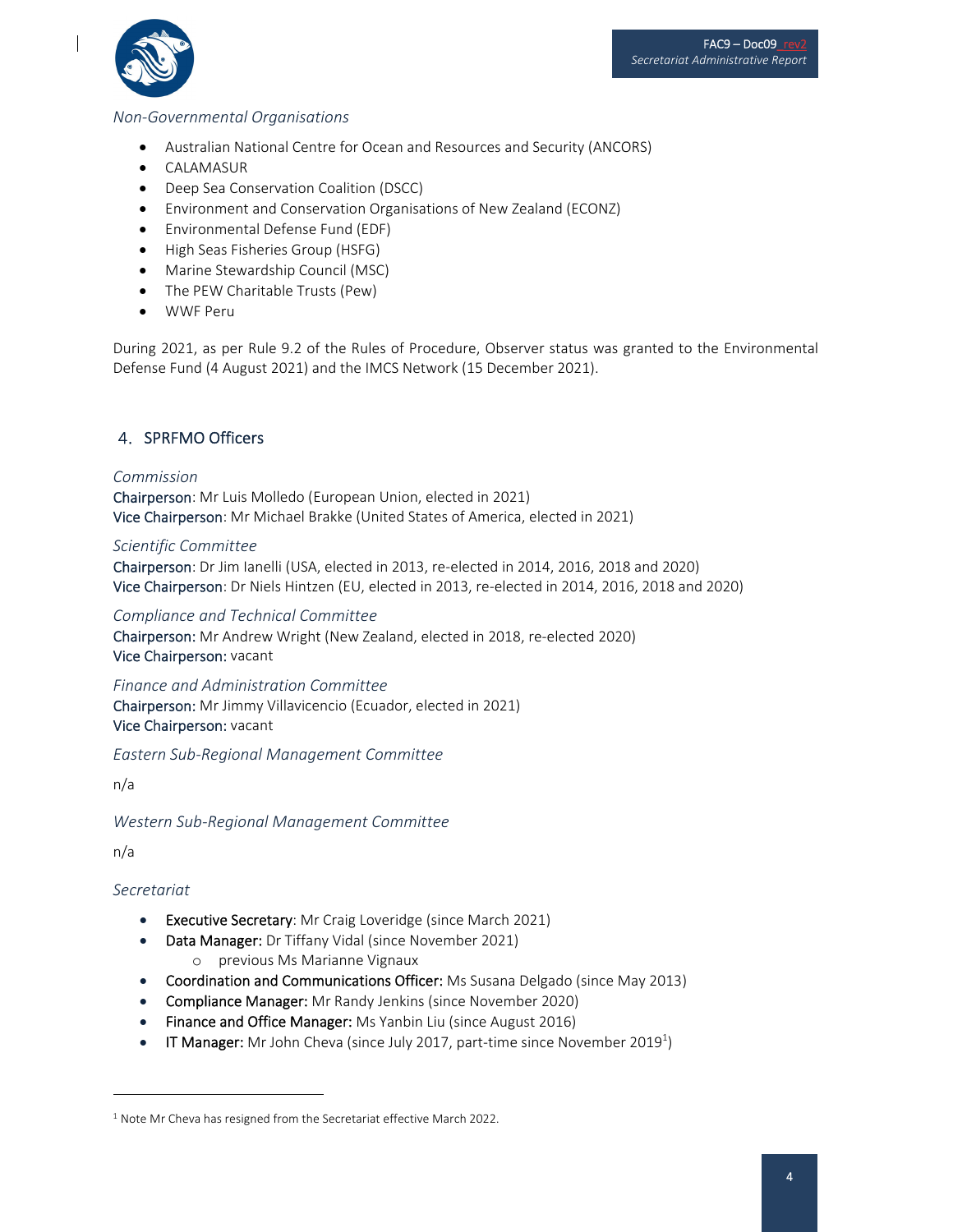

## 5. Main Service Providers

- Auditors: [Findex](https://www.findex.co.nz/home?referrer=crowehorwath.co.nz) (through its affiliate, Crowe New Zealand Audit Partnership)
- Bank of New Zealand: [BNZ](https://www.bnz.co.nz/)
- **•** Fishery database: [FINNZ](http://www.finnz.com/)
- Observer Programme Accreditation Evaluator: [MRAG](https://mrag.co.uk/)
- VMS Service Provider: [CLS](https://www.cls.fr/en/)

## 6. SPRFMO Meetings

- The 8<sup>th</sup> Compliance and Technical Committee (CTC8) was held virtually, 21 January to 1 February 2021.
- The 8<sup>th</sup> Finance & Administration Committee (FAC8) met virtually on 22 January 2021.
- The 9<sup>th</sup> Commission Meeting (COMM9) was held virtually from 26 January to 5 February 2021.
- The SPRFMO Working Group on Port Inspections convened two intersessional meetings in September and November 2021.
- A Jack mackerel data workshop (SCW11) was held on 9-10 August 2021.
- A Habitat Monitoring Workshop (SCW12) was held on 20/21 September 2021.
- A Deepwater Workshop (SCW13) was held on 21-23/22-24 September 2021.
- The 9<sup>th</sup> Meeting of the Scientific Committee was held remotely from 27 September to 2 October 2021. Because of the limited time available to present and discuss papers,
	- o thirteen pre‐SC9 web meetings were held, where a great deal of material was covered before the formal opening of SC9.
- The Heads of Delegations convened a meeting in October 2021 to discuss practical aspects and arrangements for the 10<sup>th</sup> SPRFMO Annual Meeting.

## 7. Cooperation with Other Organisations

In 2021, SPRFMO representatives were invited to attend several meetings relevant to the activities and objectives of SPRFMO. Article 31 of the Convention (Cooperation with Other Organisations) calls for appropriate cooperation with other RFMOs, the FAO and other relevant organisations. The Secretariat coordinates attendance of these meetings by officers, delegates, or staff members, bearing in mind the availability of funds and timing. The following details either meetings attended (virtual) or inputs provided during this year:

- Pan-Pacific Fisheries Compliance Network [\(PPFCN](https://www.sprfmo.int/assets/Cooperation-with-others/PPFCN-Operational-Framework-for-the-Pan-Pacific-Fisheries-Compliance-Network-Rev-1-10Jan21.docx)). The PPFCN is an informal group of RFMO Compliance Officers supported by the International Monitoring, Control, Surveillance (IMCS) Network. The goal of this informal group is to work together towards establishing closer links and better enable networking with other colleagues primarily in the Pacific region who are facing similar compliance challenges in the fight against IUU fishing. The SPRFMO Compliance Manager is the current chairperson for the PPFCN.
- PEW Second Virtual Expert Workshop on Best Practices for Compliance in RFMOs (16-19 March 2021). The SPRFMO Compliance Manager as well as the CTC [Chairperson](https://www.sprfmo.int/assets/PEW-VIRTUAL-WORKSHOP/2021-Virtual-Expert-Workshop-Program-Agenda-005.pdf) participated in the Pacific Regional Group sessions.
- Attendance at the NPFC annual [meeting](https://www.npfc.int/meetings/6th-annual-session-commission) as an Observer with attendance split amongst 3 staff members depending on the subject matter. The Compliance Manager observed during the discussions of the Technical and Compliance Committee, the Coordination and Communications Officer observed during the Commission Meeting and the Finance and Office Manager observed during the Finance and Administration Committee sessions.
- Continuing cooperation with CCAMLR in the context of the SPRFMO‐CCAMLR Arrangement.
- The Executive Secretary attended the 8<sup>th</sup> RSN [meeting](https://www.fao.org/publications/card/en/c/CB5544EN/) (meeting report).
- The Executive Secretary represented SPRFMO at the Sustainable Ocean Initiative Global Dialogue with Regional Seas Organizations and Regional Fishery Bodies (Virtual [workshop\)](https://www.cbd.int/meetings/SOI-WS-2021-01).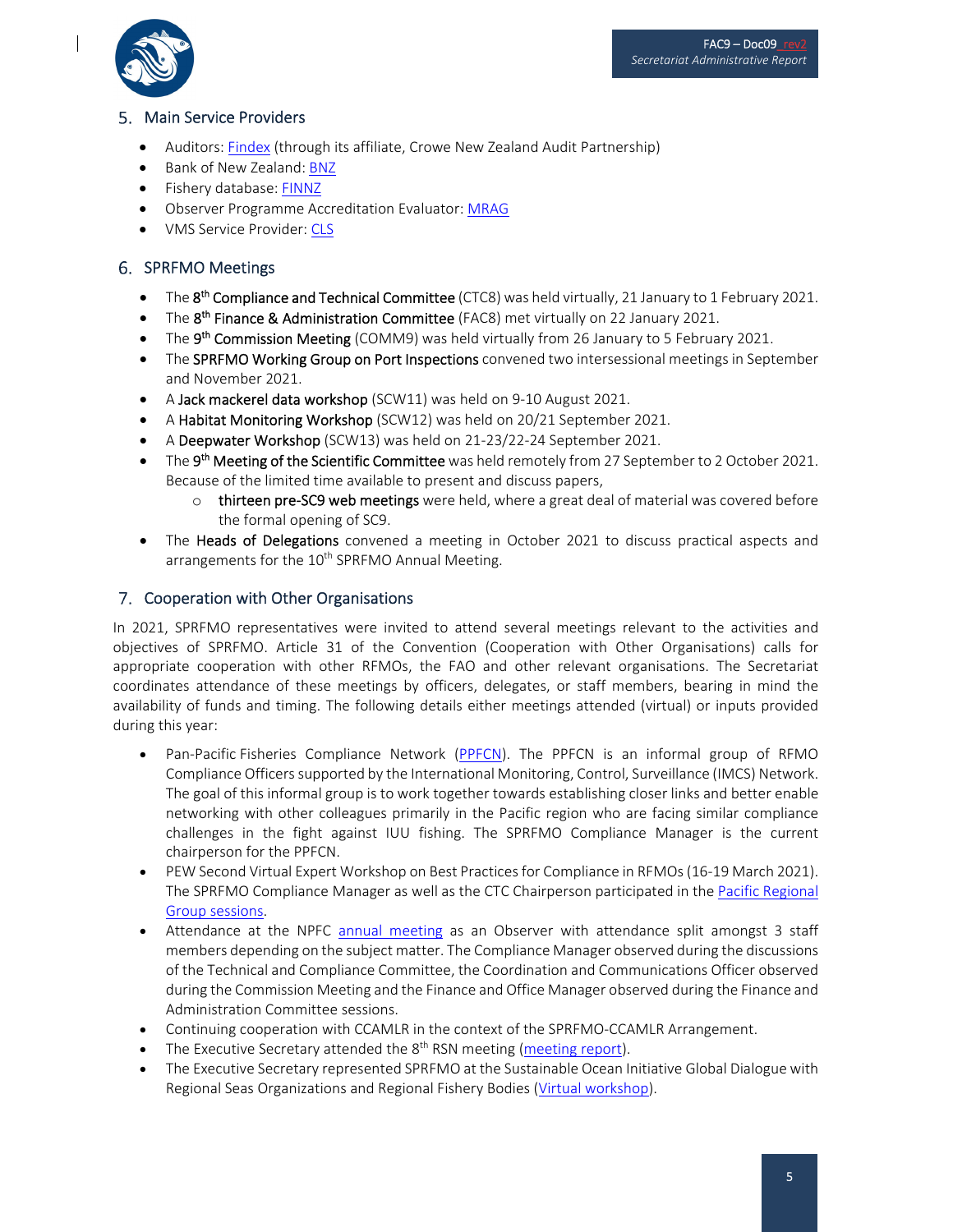

- The SPRFMO Secretariat hosted Ms Eidre Sharp (Assistant Compliance Manager) from WCPFC to converse on a range of matters of shared interest including the systems and processes which each organisation uses for monitoring fishing activity the respective Convention Areas.
- Ongoing communications with NPFC and IATTC in the context of finalising the respective MoUs.

#### *SPRFMO Convention in other Languages*

The Memorandum of Understanding Secretariat signed between the Secretariat and the RMIT University is primarily aimed at translating the SPRFMO Convention into languages other than English. In 2021 this MoU was not progressed given the RMIT University did not have capacity for the languages identified in Rule 10 of the Rules of Procedure (i.e., particularly French and Russian for the Convention).

The Secretariat intends to continue to work with RMIT in the framework of this MoU to produce translations of the SPRFMO Convention and other basic SPRFMO [documents](https://www.sprfmo.int/about/docs/) into other languages.

#### *Projects Inputs and Requests*

- FAO-ABNJ Deep-Seas Fisheries Project
	- o Impact of other sectors on deep‐sea fishing
	- o FAO‐GEF project validation workshop
- FAO‐RSN [Magazine](https://www.fao.org/documents/card/en/c/cb7507en) N.20
- UN annual Contribution to Oceans and the Law of the Sea
- FAO project on the role of small scale/artisanal fisheries in the context of RFBs
- **[STRONG](https://www.prog-ocean.org/our-work/strong-high-seas/) workshops on the role of regional cooperation efforts for the High Seas of the Southeast** Pacific and an Inter‐Regional Dialogue on High Seas [Governance.](https://www.prog-ocean.org/wp-content/uploads/2021/07/Summary-Dialogue-WS-IV_EN.pdf)

#### *Outreach to non‐Members and non‐CNCPs*

- Angola COMM10 Invitation
- Belize ‐ COMM10 Invitation
- Federate States of Micronesia COMM10 Invitation
- Fiji COMM10 Invitation
- France Territories COMM10 Invitation
- Japan –SC9 and COMM10 Invitation
- Kiribati COMM10 Invitation
- Marshall Islands COMM10 Invitation
- Nauru COMM10 Invitation
- Niue COMM10 Invitation
- Palau COMM10 Invitation
- Papua New Guinea COMM10 Invitation
- Samoa COMM10 Invitation
- Solomon Islands COMM10 Invitation
- Tonga COMM10 Invitation

## 8. Publications

#### *Meeting Reports*

- Report of the  $9<sup>th</sup>$  Commission Meeting, COMM9
- **•** Report of the  $8<sup>th</sup>$  meeting of the Compliance and Technical Committee, CTC8
- **•** Report of the  $8<sup>th</sup>$  meeting of the Finance and Administration Committee, FAC8
- Report of the 9th meeting of the Scientific Committee, SC9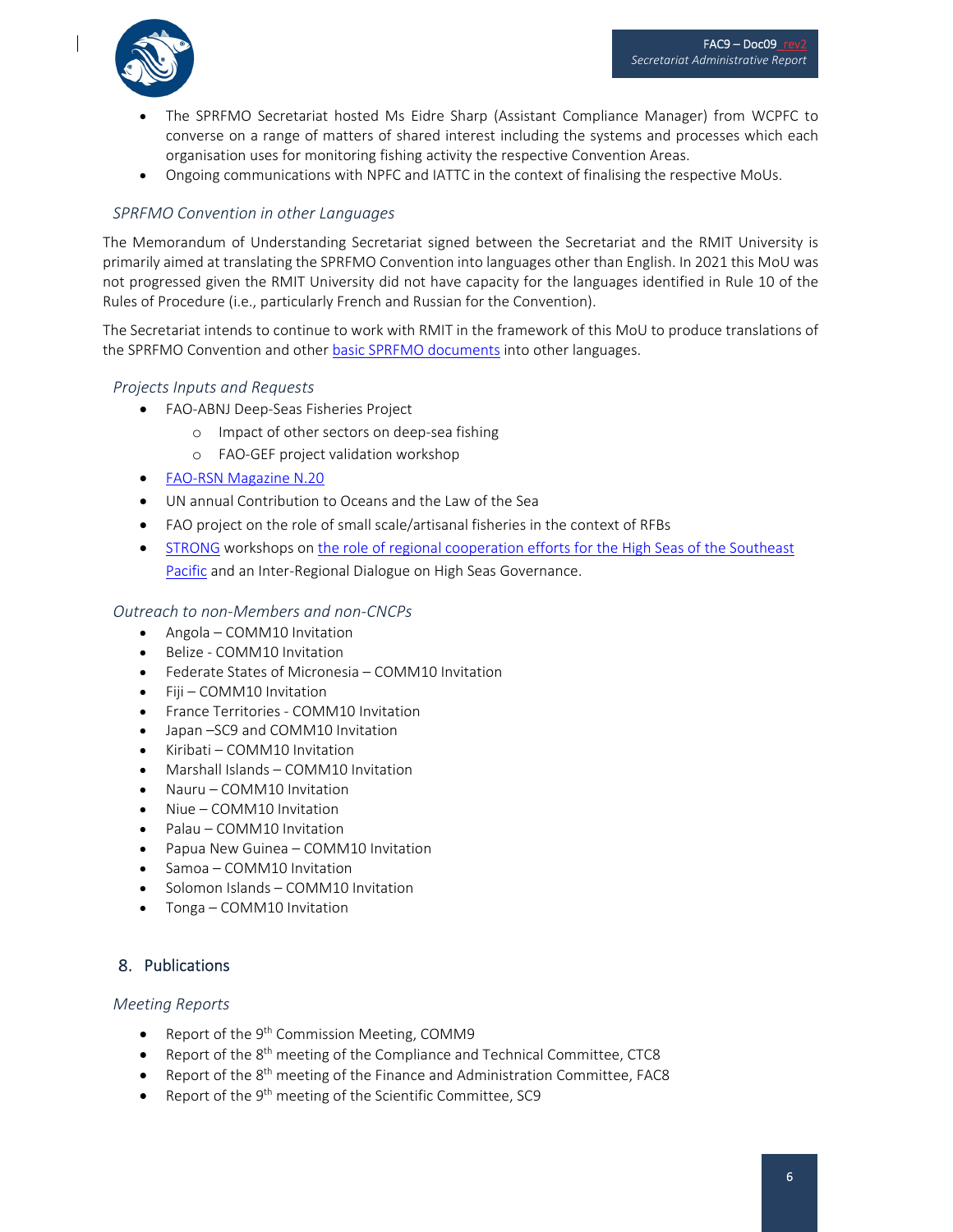

#### *Data summaries*

- COMM10-Inf01 Catch data submitted to the Secretariat
- SC9-Doc11 Updated species of Concern bycatch
- SC9‐JM01 *T. murphyi* catch history and predicted 2019 catches
- SC9-SQ01 Squid information held by the Secretariat
- CTC9‐Doc04 Draft Compliance report/Revised
- CTC9‐Doc05 Follow‐up actions related to compliance

#### *Other meeting documents*

#### COMM10:

- COMM10‐Doc01 Provisional COMM10 Agenda
- COMM10‐Doc02 Provisional Annotated COMM10 Agenda
- COMM10‐Doc03 List of Documents (COMM10)
- COMM10‐Doc04 Meeting Programme and Timetable (COMM, CTC & FAC)

#### CTC9:

- CTC9-Doc01 Provisional Agenda
- CTC9‐Doc02 Annotated Agenda (CTC)
- CTC9‐Doc03 List of meeting documents (CTC)
- CTC9‐Doc04 Draft Compliance report (revised)
- CTC9‐Doc05 Follow‐up actions related to compliance
- CTC9‐Doc06 Implementation Report: *Trachurus murphyi*
- CTC9‐Doc07 Implementation Report: Commission Record of Vessels
- CTC9‐Doc08 Implementation Report: Commission VMS (including VMS workplan for a review process)
- CTC9‐Doc09 Implementation Report: Port Inspections
- CTC9‐Doc10 Implementation Report: Observer Programme
- CTC9‐Doc11 Draft IUU List (revised) & Current IUU List
- CTC9‐Doc12 Applications for CNCP Status for 2022

#### FAC9:

- FAC9-Doc01 Provisional FAC Agenda
- FAC9‐Doc02 Annotated FAC Agenda
- FAC9‐Doc03 List of Meeting Documents (FAC)
- FAC9‐Doc04 SPRFMO Report of Income
- FAC9‐Doc05 Annual Financial Statements for the Year ending 30 June 2021
- FAC9‐Doc05.1 Statement of transfers of appropriations (FR3.3)
- FAC9‐Doc05.2 SPRFMO Contingency Fund (FR, Annex 2)
- FAC9‐Doc05.3 Status of SC (Scientific Support) Fund & Developing States Fund
- FAC9‐Doc06 Draft Budget for Financial Year 2022‐23 and forecast Budget for 2023‐24
- FAC9‐Doc06.1 SPRFMO Secretariat Travel Plan for Financial Year 2022‐23
- FAC9‐Doc07 Calculation of contributions for 2022‐23 and estimate of contributions for 2023‐24
- FAC9‐Doc08 Operation of the Scientific Support Fund & Developing States (DS) Fund
- FAC9‐Doc09 Secretariat's 2021 Administrative Report
- FAC9‐Doc10 Development of a Secretariat Strategic Plan and associated Staffing Strategy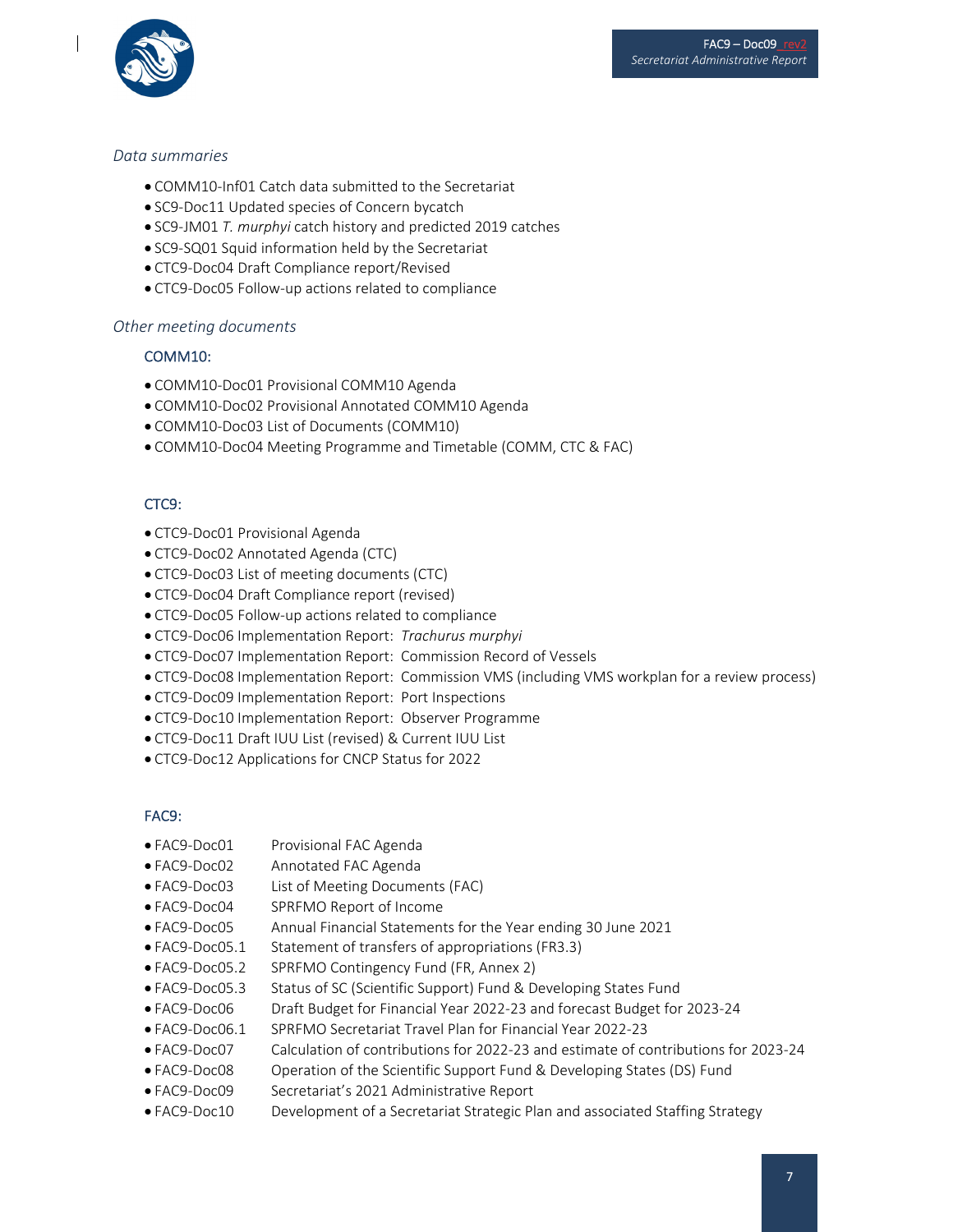

- FAC9-Doc11 Staff Performance Review Summary
- FAC9-Doc12 Potential hosting for future SPRFMO Meetings
- FAC9‐Doc13 Options for 10th SPRFMO anniversary campaign

## SC9:

- SC9-Doc05 SC Multi-Annual Workplan
- SC9-Doc06 Web meeting reports
- SC9-Doc07 Secretariat SC related activities
- SC9-Doc08 Status of previous SC recommendations (SC recommendations)
- SC9-Doc09 Status and use of the SC Funds
- SC9-Doc10 Future meeting plans
- SC9-Doc12 Species Profiles

### Media requests

- Outlet: Ojo Publico. Magali Estrada media request. Article "Datos falsos y anomalías en la pesca de calamar gigante en aguas internacionales del Pacífico". Link: https://ojo-publico.com/2956/datos-falsos-y-anomalias-en-la-pesca-de-calamar-gigante-en-el-pacifico Published: August 2021.
- Outlet: Associated Press. Joshua Goodman media request involving the SPRFMO Executive Secretary. Article "Great Wall of Lights: China's sea power on Darwin's doorstep". Link: https://apnews.com/article/china‐oceans‐overfishing‐squid‐294ff1e489589b2510cc806ec898c78f Published: September 2021.
- Outlet: Voice of America. Joyce Huang media request involving the SPRFMO Executive Secretary.
- Outlet: Reuters Geneva. Emma Farge media request involving the Executive Secretary.
- Outlet: Monagay Latam/La Barra Espaciadora. Ana Alvarado media request involving the Secretariat.

## 10. Fishery Statistics

The Secretariat has received the 2020 Annual Catch Reports from all Commission Members and CNCPs who fished in the SPRFMO Area in accordance with CMM 02-2021 (details are reported in COMM10-Inf01).

#### 11. Communications Activities and Tasks

This section aims to provide an overview of the Communications actions and activities taken up by the Secretariat during 2020, with a focus on dissemination and outreach.

- SPRFMO HEADQUARTERS ARRANGEMENTS. The Executive Secretary held a series of meetings with the New Zealand in their capacity as hosts of the SPRFMO premises, to discuss headquartering, and SPRFMO staff visa arrangements, and the possibility of assistance with accepting certain overseas payments.
- INTERNAL COMMUNICATION. So far in 2021, the Secretariat has circulated 326 letters. The communications sent out are split as follows: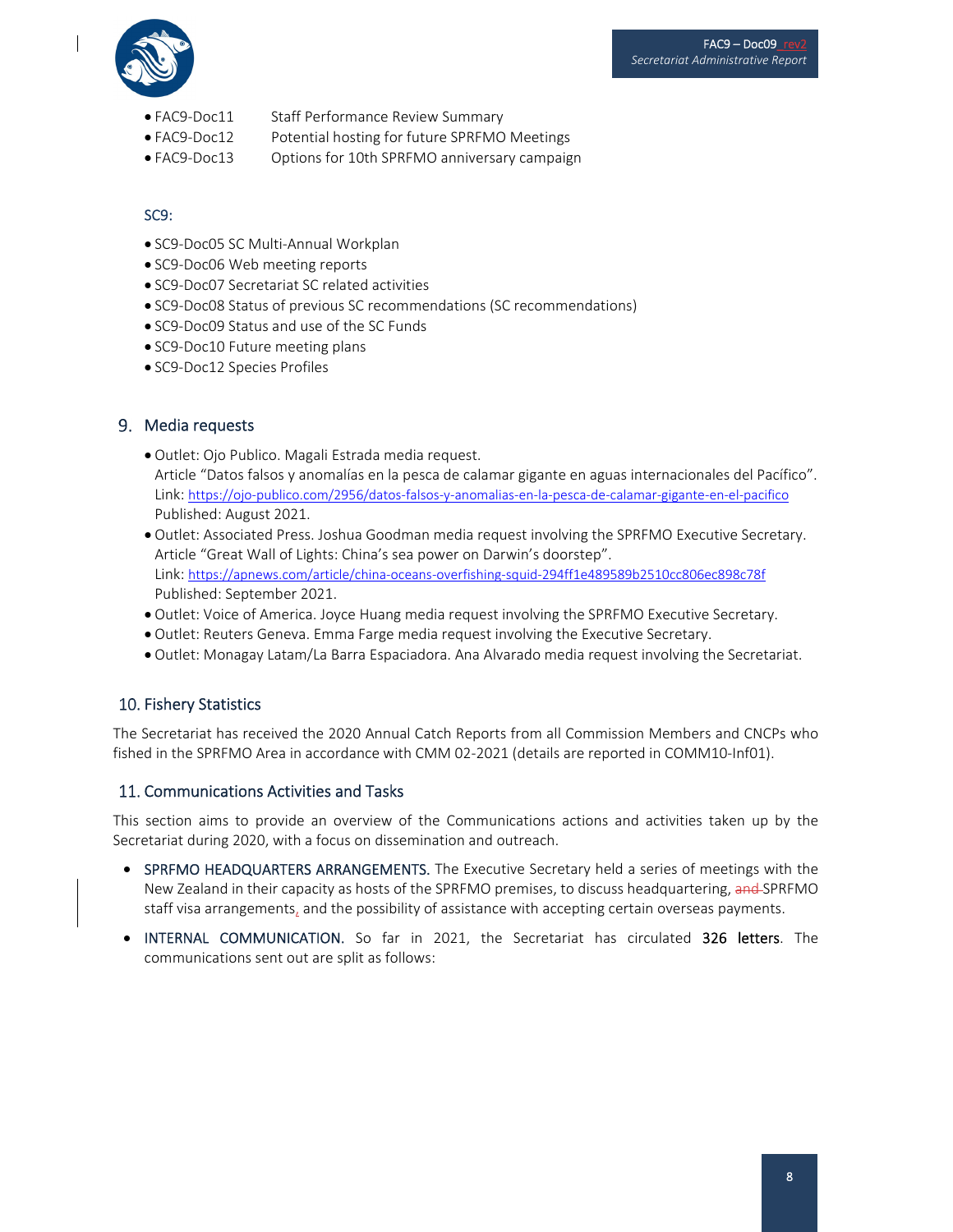

- o General Correspondence (G): 176 letters. General letters are addressed to the widest SPRFMO audience (Members, CNCPs, the Scientific Committee, and on some occasions, Observers). These letters are posted on the website and listed in the summary circulated every month.
	- $\checkmark$  103 of those letters were circulated as required by SPRFMO regulations
	- $\checkmark$  54 were letters sent by the Secretariat (reminders, work coordination, etc)
	- $\checkmark$  10 letters were circulated as per request from Chairpersons, Members or CNCPs
	- $\checkmark$  9 letters were circulated as per request from Observers
- o Direct Communication (DC): 134 letters. Direct Communications are addressed specifically to an individual (commonly the Head of Delegation) or SPRFMO contacts (e.g., for annual contributions).
- $\circ$  Restricted Correspondence (R): 16 letters. Restricted correspondence is addressed only to the Heads of Delegation. These letters usually convey information relating to IUU fishing vessels, compliance issues, intersessional decisions, etc.

The Secretariat keeps making great efforts to keep official contact details up to date. In 2021, 36 updates of official contacts were received as per Rule 2.2 of the Rules of Procedure.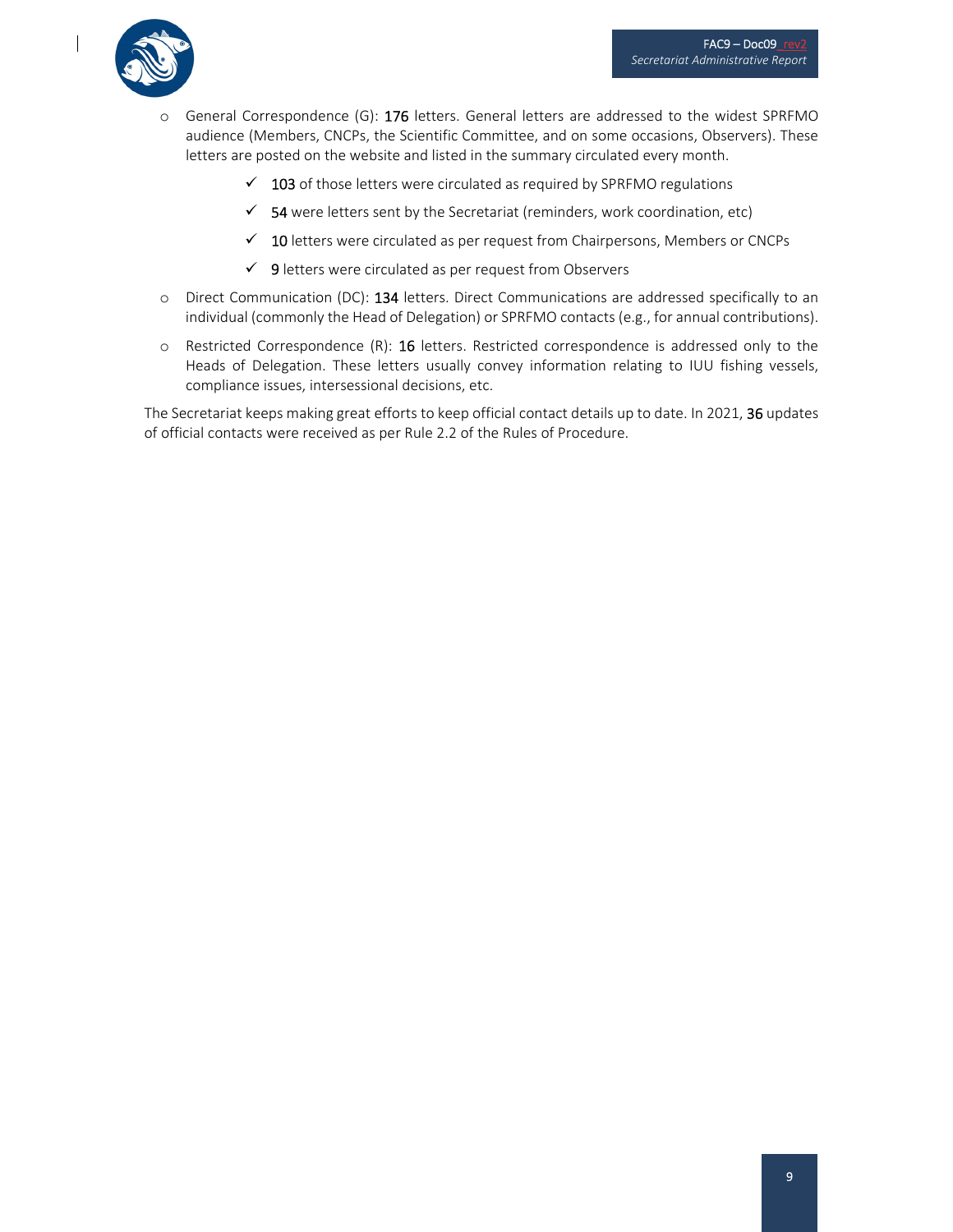



 $\mathbf{I}$ 

# ANNEX 1. Data Files processed by the Secretariat in 2021

| Member                | Vessels<br>new  | <b>Vessels</b><br>altered | <b>Fishing</b><br>activity | Observer       | Landings                  | Transhipment<br>details<br>(Member files) | Transhipment<br>notifications<br>$(Preliminary -$<br>reefer reports) | Port<br>inspections | <b>Monthly</b><br>reports | <b>ALDFG</b>            | <b>Totals</b>            |
|-----------------------|-----------------|---------------------------|----------------------------|----------------|---------------------------|-------------------------------------------|----------------------------------------------------------------------|---------------------|---------------------------|-------------------------|--------------------------|
| Australia             |                 | $\overline{1}$            | $\overline{2}$             | $\overline{3}$ | $\underline{1}$           | $\sim$                                    | $\sim$                                                               |                     | 11                        | $\overline{\mathbf{1}}$ | 19                       |
| Chile                 |                 | $\overline{1}$            | $\overline{1}$             | $\sim$         | $\sim$                    | $\overline{\phantom{a}}$                  | $\sim$                                                               | <u>18</u>           | 17                        | $\sim$                  | 37                       |
| China                 |                 | 121                       | $\underline{\mathbbm{1}}$  | $\overline{5}$ | $\overline{2}$            | $\overline{3}$                            | 221                                                                  | $\overline{2}$      | $\sim$                    | $\sim$                  | 355                      |
| Colombia              |                 | $\sim$                    | $\sim$                     | $\sim$         | i.                        | $\sim$                                    | $\sim$                                                               | $\sim$              | $\sim$                    | $\sim$                  | $\underline{\mathsf{O}}$ |
| Cook Islands          |                 | $\overline{3}$            | $\overline{3}$             | $\overline{3}$ | $\overline{2}$            | $\sim$                                    | $\sim$                                                               |                     | $\sim$                    |                         | 11                       |
| Cuba                  |                 | $\overline{\phantom{a}}$  | $\sim$                     | $\sim$         | $\sim$                    |                                           | $\overline{\phantom{a}}$                                             |                     | $\sim$                    | $\sim$                  | $\underline{\mathsf{O}}$ |
| Curaçao               | $\overline{2}$  | $\overline{3}$            | $\sim$                     | $\sim$         | $\overline{1}$            | $\overline{1}$                            | $\overline{4}$                                                       |                     | $\overline{\mathbf{1}}$   | $\sim$                  | 12                       |
| Ecuador               | $\overline{1}$  | $\overline{8}$            | $\sim$                     | $\blacksquare$ | $\sim$                    | $\overline{\phantom{a}}$                  | $\sim$                                                               |                     | $\overline{1}$            | $\sim$                  | <u>16</u>                |
| <b>European Union</b> | $\overline{a}$  | 11                        | $\overline{3}$             | $\sim$         | $\sim$                    | $\underline{1}$                           | $\overline{4}$                                                       | $\underline{6}$     | 12                        | $\sim$                  | 37                       |
| Faroe Islands         |                 | $\sim$                    | $\sim$                     | $\sim$         | $\blacksquare$            | $\sim$                                    | $\sim$                                                               |                     | $\overline{3}$            | $\sim$                  | $\overline{3}$           |
| Korea                 | $\overline{3}$  | $\overline{a}$            | $\overline{1}$             | $\overline{1}$ | $\underline{1}$           | $\overline{2}$                            | $\overline{\phantom{a}}$                                             | $\overline{1}$      | $\sim$                    | $\sim$                  | <u>18</u>                |
| Liberia               |                 | 10                        | $\sim$                     |                | $\overline{4}$            | $\overline{4}$                            | 121                                                                  |                     | $\sim$                    |                         | <u>139</u>               |
| New Zealand           |                 | $\overline{1}$            | $\overline{8}$             | 10             | $\overline{3}$            | $\overline{a}$                            |                                                                      |                     | 13                        | 19                      | 54                       |
| Panama                |                 | 110                       | $\sim$                     | $\sim$         | $\sim$                    | $\overline{3}$                            | 1823                                                                 |                     | $\sim$                    | $\sim$                  | 1936                     |
| Peru                  |                 | $\overline{4}$            | $\underline{\mathbbm{1}}$  | 8              | $\underline{1}$           | $\overline{4}$                            | $\sim$                                                               | $\overline{a}$      | 21                        | $\sim$                  | 48                       |
| Russian<br>Federation |                 | $\overline{2}$            | $\overline{2}$             | $\overline{3}$ | $\overline{5}$            |                                           | $\overline{1}$                                                       | $\overline{3}$      | 15                        |                         | 31                       |
| Chinese Taipei        | ÷.              | $\overline{1}$            | $\overline{1}$             | $\overline{1}$ | $\underline{\mathbbm{1}}$ | $\overline{3}$                            | $\sim$                                                               | $\sim$              | $\sim$                    | $\sim$                  | <u>13</u>                |
| <b>United States</b>  |                 | $\sim$                    | $\sim$                     | $\sim$         | $\sim$                    | $\sim$                                    | $\sim$                                                               |                     | $\sim$                    | $\sim$                  | $\underline{0}$          |
| Vanuatu               |                 |                           | $\overline{a}$             |                | $\sim$                    |                                           |                                                                      |                     |                           |                         | $\underline{\mathsf{O}}$ |
| <b>Totals</b>         | $\underline{6}$ | 291                       | 23                         | 34             | 21                        | 21                                        | 2174                                                                 | 39                  | 100                       | 20                      | 2729                     |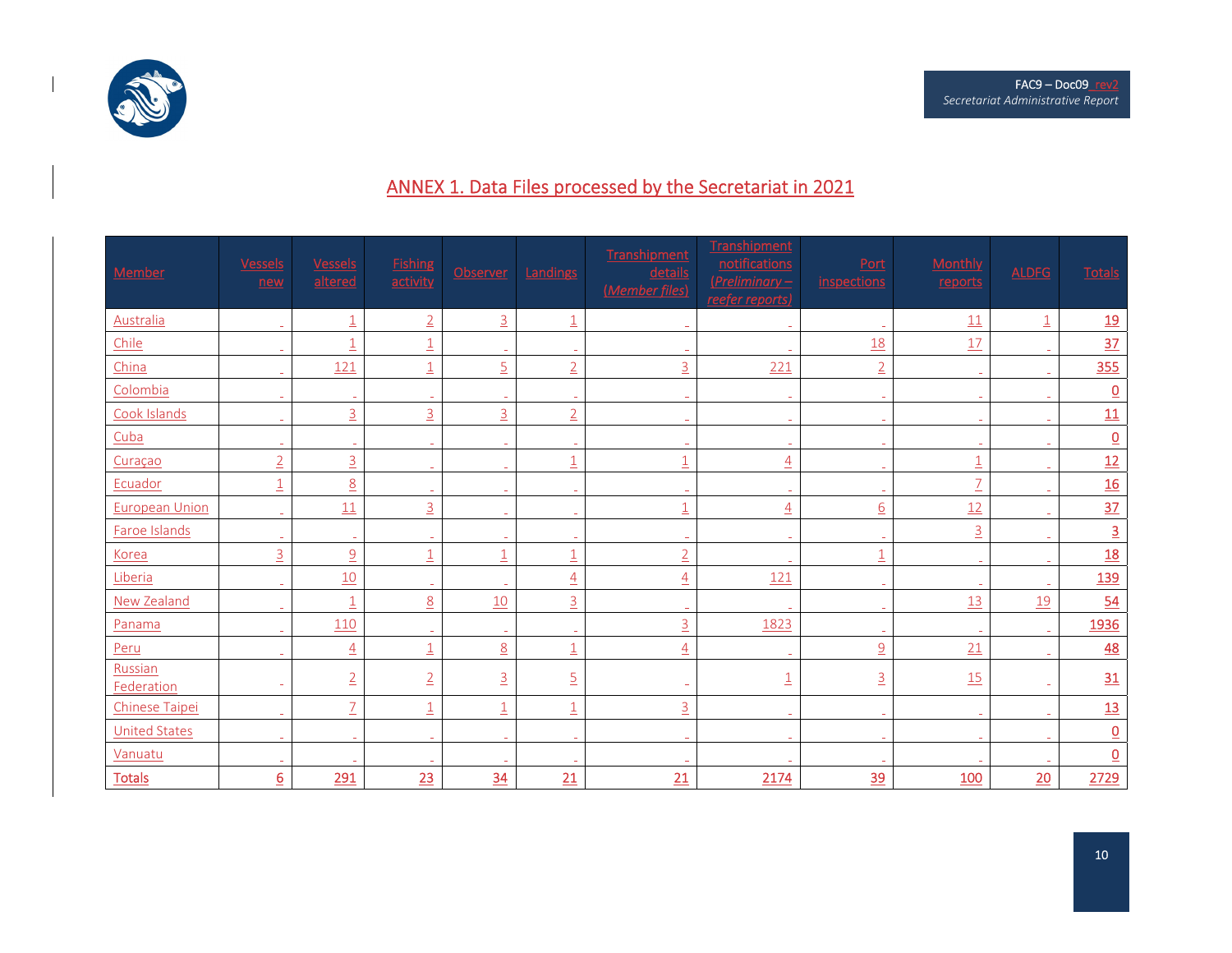

## ANNEX 2. Monitoring of Secretariat Tasks Derived from Previous Meetings (COMM9/FAC8/CTC8/SC9)

The following table reports on the new Secretariat tasks derived from reports of the most recent Commission and subsidiary bodies meetings, as well as their progress. These tasks should be considered by the Commission when aligning the Secretariat's workload, mandate, and current available human resources.

Tasks are split into one‐off and ongoing. The latter means the tasks becomes part of the day‐to‐day Secretariat tasks and activities and will be maintained over time.

| Reference           | Category | <b>Task</b>                                                                         | <b>Status</b> | <b>Document</b>            |
|---------------------|----------|-------------------------------------------------------------------------------------|---------------|----------------------------|
| <b>COMM9 Report</b> | Ongoing  | The Commission agreed that the Secretariat circulates relevant information          | Done          | All Members are up to      |
|                     |          | concerning Members who are in arrears of more than two years to all Members, as     |               | date with contribution     |
|                     |          | it is relevant for any intersessional decisions.                                    |               | payments.                  |
| <b>COMM9 Report</b> | Ongoing  | The Commission agreed that, in future the Secretariat should provide further detail | Done          | FAC9-Doco7 rev1            |
|                     |          | on how annual contributions are calculated in the Schedule of contributions         |               |                            |
|                     |          | submitted to the FAC (including the underlying reasons for any significant changes) |               |                            |
| <b>COMM9 Report</b> | One-off  | The Commission requested that the Secretariat provide more information in the       | Done          | CTC9-Doc08                 |
|                     |          | VMS implementation report and develop a VMS workplan in consultation with the       |               | CTC9-Doc08.1               |
|                     |          | Chairperson of the CTC.                                                             |               | CTC9-Doc08.1 Addendum      |
| COMM9-Report        | One-off  | The Commission agreed that the Secretariat should release the draft meeting         | Done          | G21-2021                   |
|                     |          | report within ten days of the close of the $9th$ annual meeting of the Commission.  |               | G23-2021                   |
|                     |          | The Commission agreed to undertake this process through correspondence              |               | G40-2021                   |
|                     |          | through at least 2 rounds of comments. The first round shall be open for 3 weeks    |               | R04-2021                   |
|                     |          | with the subsequent round opened for 2 weeks with a week between for the            |               | R05-2021                   |
|                     |          | Secretariat to compile comments and formal statements made by Members, CNCPs        |               |                            |
|                     |          | and Observers during the meeting.                                                   |               |                            |
| <b>SC9 Report</b>   | One-off  | The SC agreed that the Secretariat remove the outdated versions, finalise drafts    | Done          | https://www.sprfmo.int/sci |
|                     |          | based on this expert review and load the new short versions to the website.         |               | ence/species-profiles/     |
| <b>SC9 Report</b>   | Ongoing  | The new Species Profiles for BWA, BYS, ORY, JMC and PJJ are not complete,           | Pending       |                            |
|                     |          | and finalisation of these will be coordinated by the Secretariat                    |               |                            |